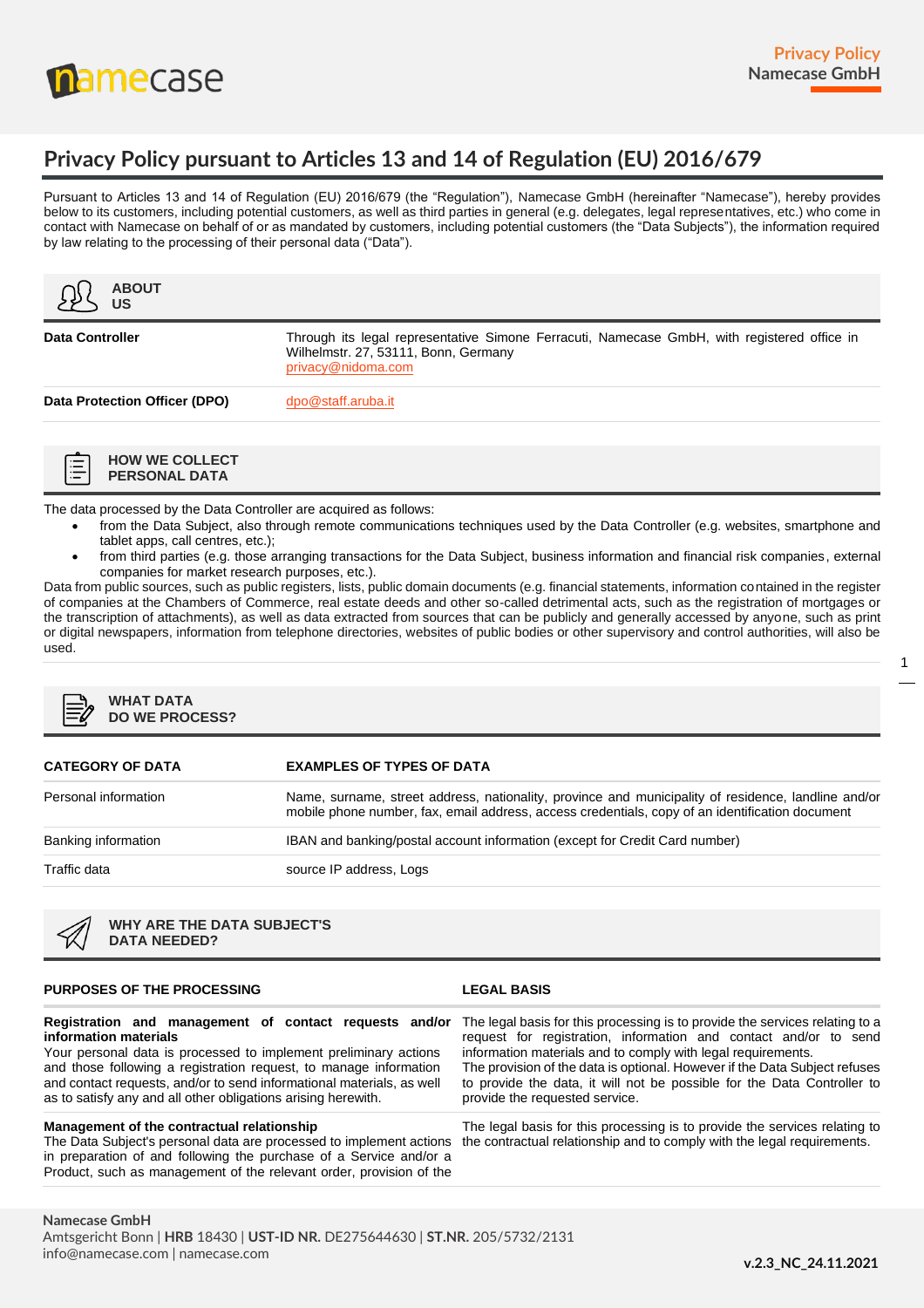

2

Service itself and/or production and/or shipping of the purchased The provision of the data is optional. However if the Data Subject refuses claims and/or notifications to the support service and provision of the provide the requested service. support itself, sending communications for information as well as fulfilment of any and all other obligations arising from the contract.

Product, related invoicing and payment management, handling of any to provide the data, it will not be possible for the Data Controller to

| Defending a right in court or out of court<br>The Data Subject's personal data are processed to ascertain, exercise<br>or defend a right of the Data Controller and/or to defend itself against the Data Subject.<br>third party claims, in court or out of court.                                                                                                                                                                                                                                                                   | The legal basis of the processing is the pursuit of the legitimate interest<br>of the Data Controller, given the balance of the rights of the latter and                                                                                                                                                                                                                                                                                                                                                                                                                                                                                                |  |  |
|--------------------------------------------------------------------------------------------------------------------------------------------------------------------------------------------------------------------------------------------------------------------------------------------------------------------------------------------------------------------------------------------------------------------------------------------------------------------------------------------------------------------------------------|---------------------------------------------------------------------------------------------------------------------------------------------------------------------------------------------------------------------------------------------------------------------------------------------------------------------------------------------------------------------------------------------------------------------------------------------------------------------------------------------------------------------------------------------------------------------------------------------------------------------------------------------------------|--|--|
| <b>Physical and Information Security</b><br>The Data Subject's personal data are processed to ensure network and<br>information security, the protection of corporate assets and the security<br>of the Aruba Group's offices and corporate systems.                                                                                                                                                                                                                                                                                 | The legal basis for this processing is compliance with the law and the<br>pursuit of the legitimate interest of the Data Controller, given the balance<br>of rights of the latter and the Data Subject.<br>The Data Subject has the right to object at any time to the processing of<br>their personal data for the purpose in question, on grounds relating to<br>their personal situation.                                                                                                                                                                                                                                                            |  |  |
| <b>Fraud prevention</b><br>The Data Subject's personal data are processed to allow controls that<br>monitor and prevent fraudulent payments by software systems running<br>automated checks, prior to the negotiation of Services/Products. If<br>these checks return a negative result it will be impossible to complete<br>the transaction; the Data Subject can, of course, express their opinion,<br>request an explanation, or challenge the decision by sending their<br>reasons to Customer Support or to privacy@nidoma.com. | The legal basis of the processing is the pursuit of the legitimate interest<br>of the Data Controller, given the balance of the rights of the latter and<br>the Data Subject.<br>The Data Subject has the right to object at any time to the processing of<br>their personal data for the purpose in question, on grounds relating to<br>their personal situation.                                                                                                                                                                                                                                                                                      |  |  |
| purchased<br>emails relating to promotions and offers relating to the Data Controller's and the Data Controller.<br>objected to the processing, initially or during subsequent their personal situation.<br>communications.                                                                                                                                                                                                                                                                                                          | Promotional activities for Services/Products similar to those The legal basis for the processing is the Data Controller's legitimate<br>interest in promoting products or services which may reasonably be of<br>The Data Subject's personal data are processed in order to send interest to the Data Subject, given the balance of the rights of the latter<br>Services/Products identical and/or similar to those covered by the The Data Subject has the right to object at any time to the processing of<br>current contract with the Data Subject, unless the Data Subject their personal data for the purpose in question, on grounds relating to |  |  |
| Promotional activities for Services/Products offered by<br><b>Namecase</b><br>The Data Subject's personal data are processed in order to send,<br>with specific consent, promotional communications and offers<br>relating to the Data Controller's Services/Products through traditional<br>methods (e.g. ordinary mail, landline calls) and/or automated                                                                                                                                                                           | The legal basis of this processing is the consent initially granted by the<br>Data Subject for the processing itself, which may freely be withdrawn at<br>any time, without prejudice to the lawfulness of any previous processing.<br>If the Data Subject refuses to give their consent, it will not be possible to<br>the relevant services, without this entailing detrimental<br>use<br>consequences for the contractual relationship with the Data Controller.                                                                                                                                                                                     |  |  |

#### **ender**<br>Engels **TO WHOM DO WE COMMUNICATE THE DATA SUBJECT'S DATA?**

methods (e.g. email, SMS, MMS, fax, pre-recorded calls).

methods (e.g. ordinary mail, landline calls) and/or automated

| <b>CATEGORIES OF RECIPIENT</b>                                                                                        | <b>PURPOSE</b>                                                                                                                                                                                                                |  |  |  |
|-----------------------------------------------------------------------------------------------------------------------|-------------------------------------------------------------------------------------------------------------------------------------------------------------------------------------------------------------------------------|--|--|--|
| Companies belonging to the Aruba<br>S.p.A. Group ("Aruba Group")                                                      | Fulfilment of administrative and accounting requirements, as well as those connected with the services<br>requested                                                                                                           |  |  |  |
| Third party providers and companies<br>belonging to the Aruba Group                                                   | Performance of services (assistance, maintenance, delivery/shipping of products, performance of<br>additional services, providers of networks and electronic communication services) associated with the<br>requested service |  |  |  |
| Credit<br>electronic<br>and<br>payment<br>institutions, banks/post offices                                            | Managing deposits, payments, reimbursements associated with the contractual service                                                                                                                                           |  |  |  |
| External<br>professionals/consultants<br>and consulting firms                                                         | Fulfilment of legal requirements, exercising rights, protecting contractual rights, credit recovery                                                                                                                           |  |  |  |
| Financial<br>Administration.<br>Public<br>Agencies,<br>Authorities.<br>Legal<br>Supervisory and Oversight Authorities | Fulfilment of legal requirements, defence of rights; lists and registers held by Public Authorities or similar<br>agencies based on specific regulations relating to the requested service                                    |  |  |  |

**Namecase GmbH** Amtsgericht Bonn | **HRB** 18430 | **UST-ID NR.** DE275644630 | **ST.NR.** 205/5732/2131 info@namecase.com | namecase.com